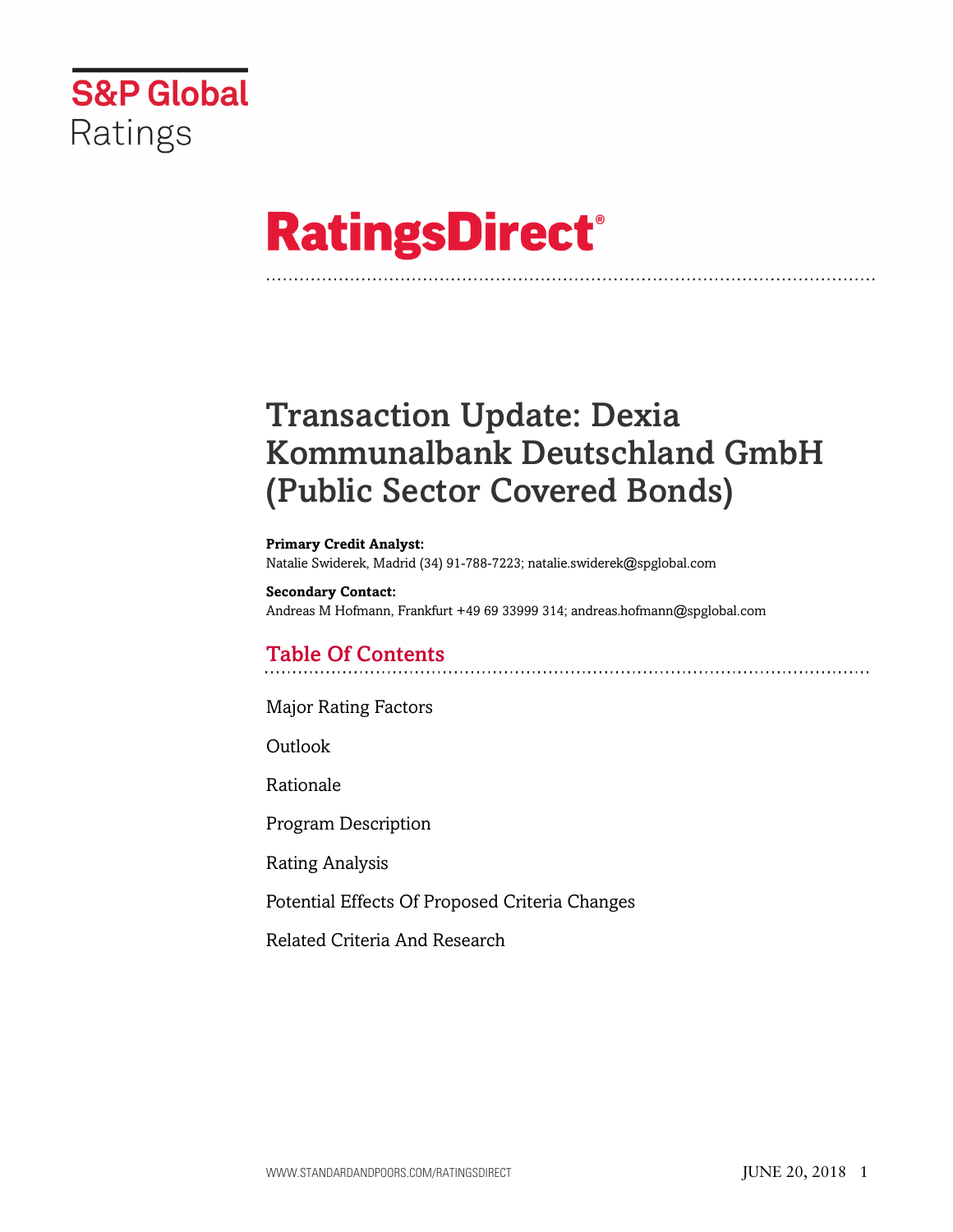## Transaction Update: Dexia Kommunalbank Deutschland GmbH (Public Sector Covered Bonds)

## Ratings Detail



\*Dexia Kommunalbank Deutschland GmbH (DKD) is a core entity to its parent Dexia Credit Local (DCL; BBB/Stable/A-2). Therefore, we derive the ratings on the covered bonds by applying notches of uplift to the long-term issuer credit rating (ICR) on DCL.

## <span id="page-1-0"></span>Major Rating Factors

#### Strengths

- Strong credit quality of the public sector assets in the cover pool.
- Very strong jurisdictional support and 180 days liquidity coverage required by law.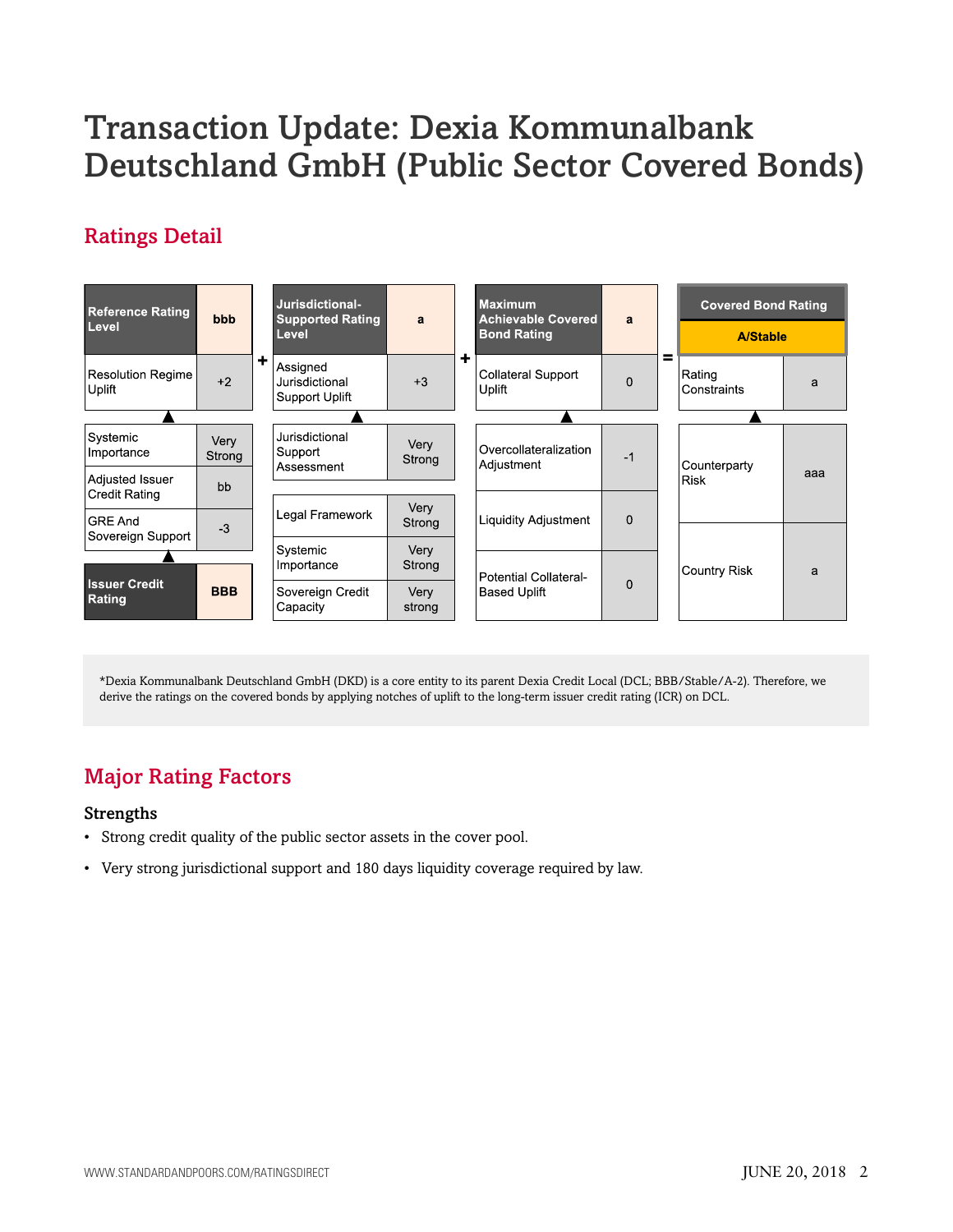#### Weaknesses

- Obligor-level concentration risks in the cover pool, which we reflect in our credit enhancement results.
- Commingling and bank account risk that is not addressed structurally or by the German legal framework.

## <span id="page-2-0"></span>**Outlook**

S&P Global Ratings' stable outlook on its ratings on Dexia Kommunalbank Deutschland GmbH's (DKD) public sector covered bond program and related issuances reflects the outlook on the long-term issuer credit rating (ICR). As there are no unused notches of uplift, a lowering of the ICR would have a direct impact on the ratings on the covered bonds.

## <span id="page-2-1"></span>Rationale

We are publishing this transaction update following our June 15, 2018 affirmation of our 'A' ratings on DKD's public sector covered bond program and related issuances (see "Ratings Affirmed On Dexia Kommunalbank Deutschland's German Public Sector Covered Bonds Following Review; Outlook Stable").

Our covered bond rating process follows the methodology and assumptions outlined in our "Covered Bonds Criteria," published on Dec. 9, 2014, "Covered Bond Ratings Framework: Methodology And Assumptions," published on June 30, 2015. and "Methodology And Assumptions For Assessing Portfolios Of International Public Sector And Other Debt Obligations Backing Covered Bonds And Structured Finance Securities," published on Dec. 9, 2014.

The 'A' ratings on DKD's covered bonds reflect our rating reference level (RRL) of 'bbb' and jurisdiction-supported reference level (JRL) of 'a' for the program under our covered bonds criteria.

We do not assign any notches of collateral-based uplift above the JRL, because the available credit enhancement of 4.30% is below the level that we would consider commensurate with the first notch of collateral-based uplift.

Finally, we also consider legal, regulatory, and operational risks, which do not constrain our ratings on the covered bonds.

## <span id="page-2-2"></span>Program Description

#### **Table 1**

| Program Overview*                            |                     |
|----------------------------------------------|---------------------|
| Jurisdiction                                 | Germany             |
| Year of first issuance                       | 1997                |
| Covered bond type                            | Legislation-enabled |
| Outstanding covered bonds (bil. $\epsilon$ ) | 15.30               |
| Redemption profile                           | Hard bullet         |
| Underlying assets                            | Public sector       |
| Jurisdictional support uplift                | 3                   |
| Unused notches for jurisdictional support    |                     |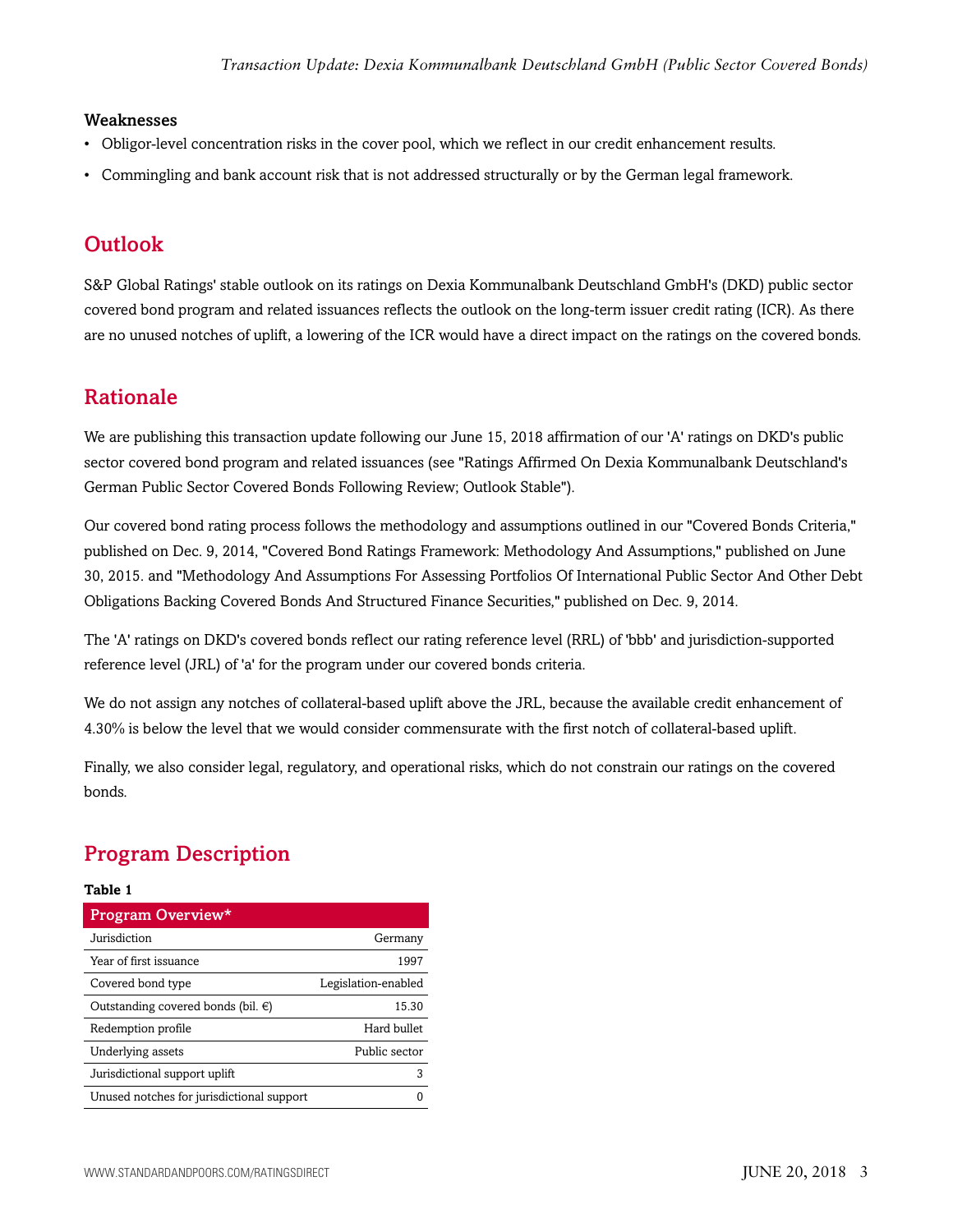#### **Table 1**

| Program Overview* (cont.)             |       |
|---------------------------------------|-------|
| Target credit enhancement (%)         | 18.54 |
| Available credit enhancement (%)      | 4.30  |
| Collateral support uplift             |       |
| Unused notches for collateral support |       |
| Total unused notches                  |       |

\*Based on data as of March 31, 2018.

#### **Table 2**

| <b>Program Participants</b> |                                         |                  |                   |  |
|-----------------------------|-----------------------------------------|------------------|-------------------|--|
| Role                        | Name                                    | Rating           | Rating dependency |  |
| Issuer                      | Dexia Kommunalbank Deutschland GmbH     | $NR*$            | Yes               |  |
| Bank account provider       | Deutsche Bundesbank                     | NRδ              | Yes               |  |
| Bank account provider       | Clearstream Banking Frankfurt (CBF)     | NR               | No                |  |
| Bank account provider       | Skandinaviska Enskilda Banken AB (publ) | $A+$ /Stable/A-1 | No                |  |

\*Dexia Kommunalbank Deutschland GmbH (DKD) is a core entity to its parent Dexia Credit Local (DCL; BBB/Stable/A-2). Therefore, we derive the ratings on the covered bonds by applying notches of uplift to the long-term ICR on DCL. §We consider Bundesbank's credit standing to be indistinguishable from that of the European Central Bank (unsolicited; AAA/Stable/A-1+). NR--Not rated.

## <span id="page-3-0"></span>Rating Analysis

#### Legal and regulatory risks

We consider that the German covered bond legal framework satisfies the relevant legal aspects of our covered bonds criteria. This enables us to assign ratings to the covered bonds that exceed the long-term ICR on the issuer.

The German Covered Bond Act (Pfandbriefgesetz; "PfandBG") and the relevant secondary legislation provide the legal framework for the issuance of German covered bonds (Pfandbriefe). The current Covered Bond Act was introduced in 2005 and last amended in January 2015. Under the framework, banks can issue public sector, mortgage, ship, and aircraft covered bonds.

Covered bond investors have a preferential claim to a cover pool of assets which, for public sector covered bonds, may comprise exposures to state, regional, and local public sector authorities of EU/European Economic Area countries, as well as exposures to public sector entities in Canada, the U.S., Japan, and Switzerland. Additionally, the cover pool can also comprise eligible substitute assets.

According to the legal framework, the issuer must maintain overcollateralization of at least 2% on a net present value basis for the outstanding covered bonds and ensure 180 days of liquidity needs at all times.

An independent trustee is responsible for monitoring the cover pool (cover pool monitor) until an independent cover pool administrator is appointed in case of the issuer's insolvency. The Federal Financial Supervisory Authority (BaFin) appoints and supervises the cover pool monitor and cover pool administrator. BaFin also regularly conducts a special covered bond audit, usually every two years.

We have analyzed the risk that, if the issuing bank becomes insolvent, cash received from the cover pool assets could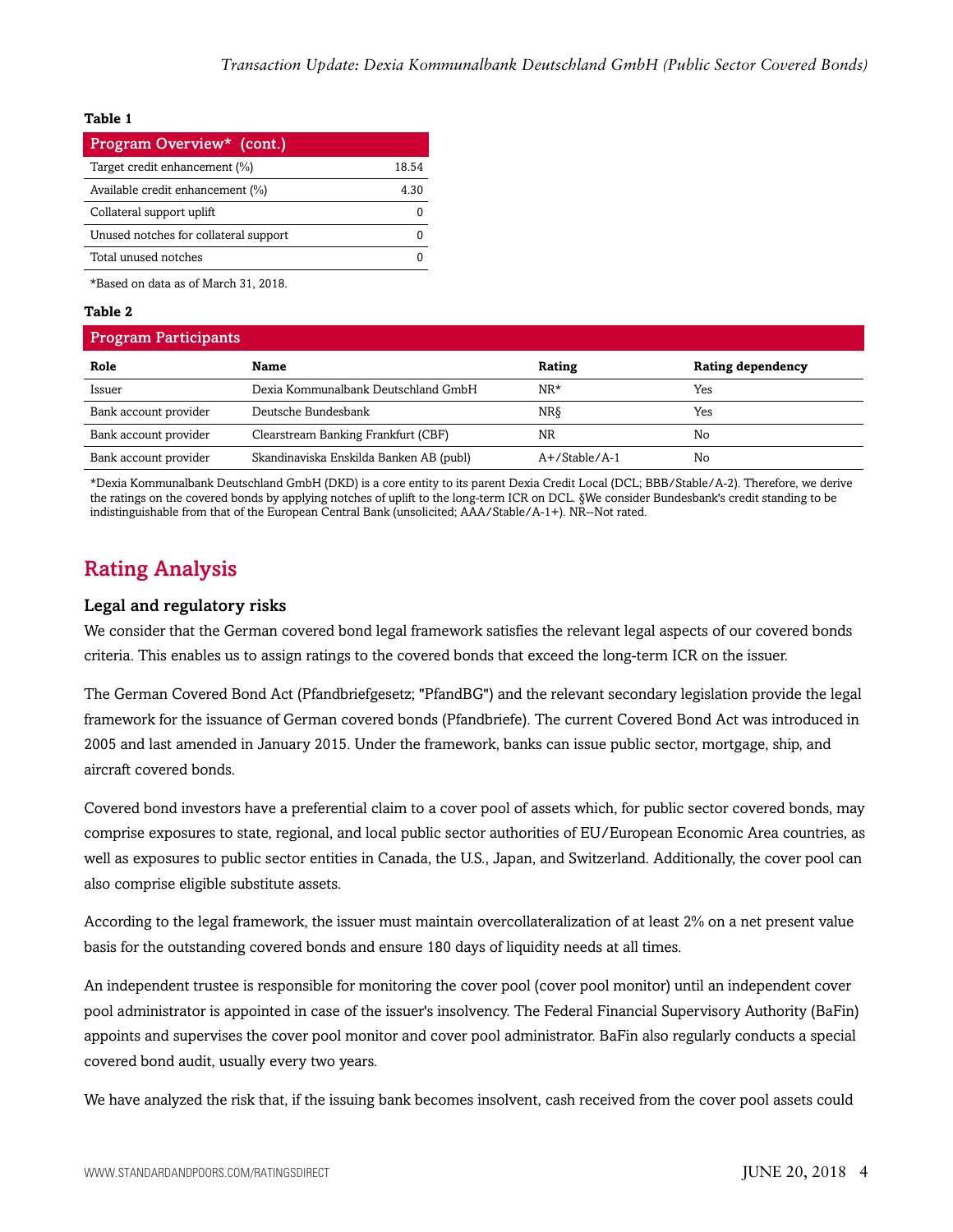be commingled with the cash belonging to the bank, resulting in a loss to the cover pool. We have determined that the German Covered Bond Act effectively segregates cash received after the issuing bank's insolvency, but that cash received shortly before insolvency and not reinvested in the cover pool assets could be exposed to commingling risk. We address this risk in our cash flow analysis (see "Collateral support analysis").

In our analysis of legal risk we considered the guidelines in "Structured Finance: Asset Isolation And Special-Purpose Entity Methodology," published on March 29, 2017, as well as our covered bonds rating framework criteria.

#### Operational and administrative risks

We review operational risk according to our covered bonds rating framework criteria. We consider the procedures used by the issuing bank in the origination and monitoring of the cover pool assets.

Since the European Commission's approval of the revised orderly resolution plan of the Dexia Group in December 2012, DKD is in run-off management without new lending business.

As part of the Dexia Group winddown strategy, in the first-quarter of 2018, DKD completed a sale of a portfolio of 108 securities of approximately €3.6 billion to Dexia Credit Local (Dublin Branch). About €1.9 billion of such assets pertained to the cover pool. The portfolio sold included mainly Italian sovereign bonds and public sector bonds from Portugal, Italy, and the U.S. As a result of the sale of Italian and Portuguese assets, the cover pool's credit quality has improved while the available overcollateralization has reduced but remains sufficient to support the current 'A' rating on the covered bonds based on jurisdictional support.

There are no operational risks that would require a particular adjustment to our standard credit or cash flow assumptions. The issuer has a track record of cautiously managing risks and overcollateralization within the covered bond program. We also believe that potential back-up servicers would be available if the issuer became unable to manage the program considering that Germany is an established covered bond market and that the cover pool does not comprise product features that would materially limit the range of available servicers.

#### Resolution regime analysis

The RRL on the issuer, which is the starting point for any further uplift in our analysis, is 'bbb'. We consider the following factors:

- DKD is domiciled in Germany, which is subject to the EU's BRRD.
- In line with our covered bonds criteria, because the adjusted ICR is below our 'BBB' long-term ICR on the bank, the long-term ICR on the issuing bank caps our ratings on the covered bonds.

#### Jurisdictional support analysis

The JRL on the issuer's public sector covered bonds is 'a'. Based on the application of our covered bonds criteria, ratings on public sector covered bonds in Germany would be eligible for three notches of uplift from the RRL given our very strong jurisdictional support assessment of German public sector covered bonds (see "Assessments For Jurisdictional Support According To Our Covered Bonds Criteria," published on Nov. 3, 2017). We also consider that the issuer's cover pool continues to comply with legal and regulatory minimum standards in Germany and that there are no limitations from the foreign currency rating on the German sovereign.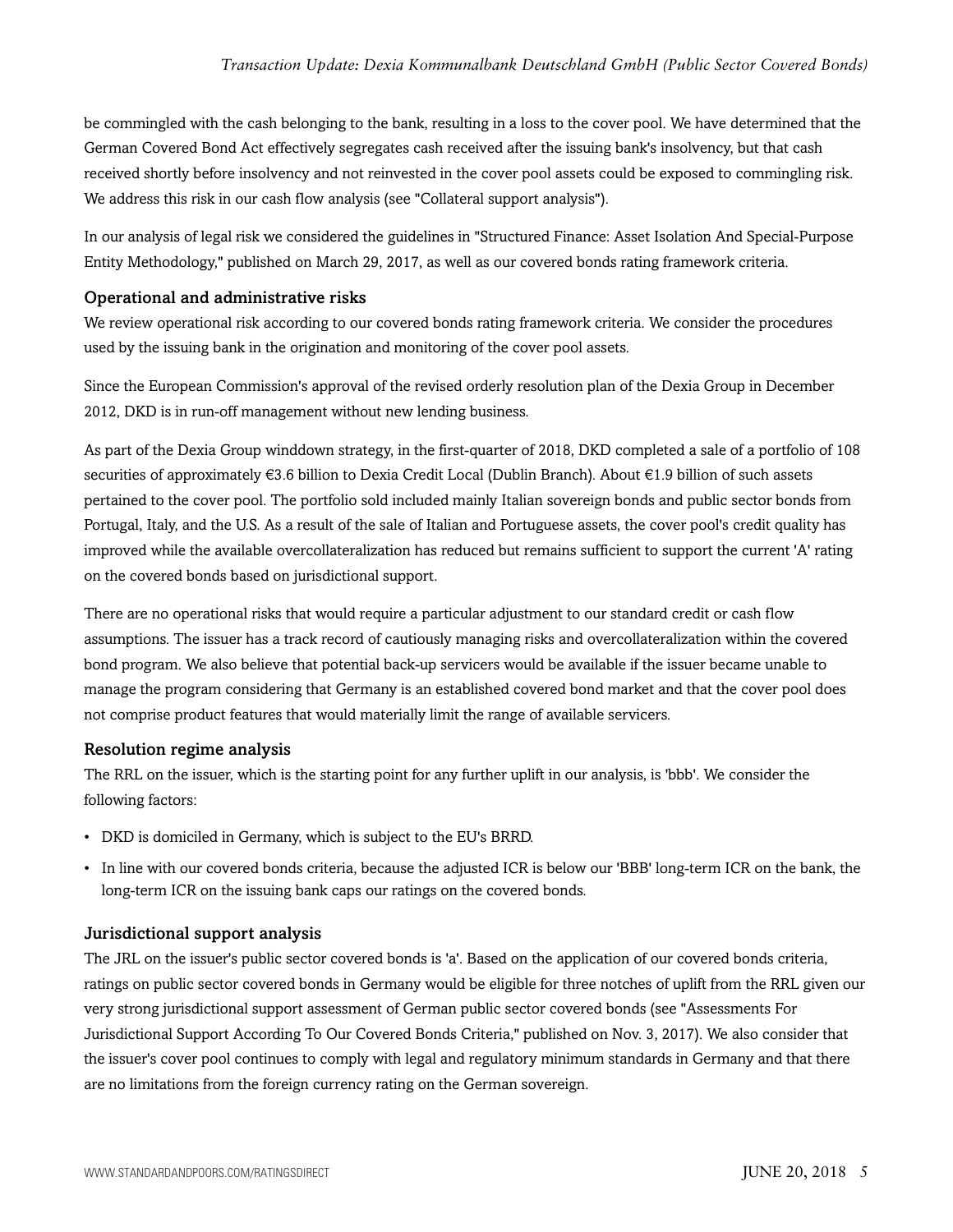#### Collateral support analysis

We base our analysis on the data provided by the issuer as of March 31, 2018. On that date, there were €15.30 billion of covered bonds outstanding backed by a cover pool of €15.05 billion of public sector assets and a cash reserve of €1.43 billion held with Deutsche Bundesbank (see table 3). Compared with our previous review, the cover pool has reduced by about 25% as a result of the above mentioned asset transfer, and outstanding covered bonds reduced by about 15% (see "Dexia Kommunalbank Deutschland AG (Public Sector Covered Bonds)," published on March 9, 2017). Available credit enhancement as of March 31, 2018 is 4.30%, down from 7.65% at our previous review. At the same time, the portfolio's credit quality has improved as is shown in the higher weighted-average portfolio rating of 'A-', up from 'BBB+' at our previous review (see table 4). The pool comprises mainly public sector assets.

Compared to our previous analysis, which was based on data from Sept. 30, 2016, the scenario default rate (SDR) has improved (28.6%) due to the sale of Italian and Portuguese cover pool assets. However, the cover pool is now more concentrated. The top 20 obligors account for nearly 71% of the cover pool compared to 65% as of Sept. 30, 2016. Exposure to the largest obligor increased to 11.5% of the cover pool (see table 4).

During the same period the recovery assumptions improved due to a higher share of local and regional governments with recovery category 'A' in the cover pool for which we assign our highest recovery rates.

We have not assigned any notches of collateral-based uplift above the JRL. This is because the available credit enhancement of 4.30% is below the level that we would consider to be commensurate with the first notch of collateral-based uplift.

Under our criteria, to achieve the first notch of collateral-based uplift, the available credit enhancement must exceed the higher of 'AAA' credit risk plus 25% refinancing costs (which we calculate as 10.37%) and the result of our supplemental tests (17.52%; see table 8).

In particular, the supplemental tests capture concentration risks in the cover pool. In the case of DKD, the largest industry test, and more specifically, the alternative largest industry test applied to German local and regional governments (LRGs), has driven our overcollateralization requirements for any notches of collateral-based uplift. The largest industry test involves calculating the total net loss, assuming the default of a certain number of the largest individual obligor exposures of a similar nature (in this case, German LRGs) depending on their rating, and applying a stressed recovery rate. In this cover pool, the exposure to the six largest obligors rated 'AA+' or below is  $€5.60$  billion. These exposures are to German Bundesländer. Under our criteria for analyzing pools of public sector assets, we have applied a recovery rate of 60% in this supplemental test, resulting in a net loss of  $\epsilon$ 2.24 billion. This represents 17.52% of overcollateralization. In order to cover a 'AAA' credit stress scenario, the available credit enhancement must exceed this net loss result.

Finally, the target credit enhancement level has increased slightly to 18.54% from 18.14%.

The overcollateralization needed for the 'A' rating is 3.93%, which is the required credit enhancement to achieve the current 'A' rating, on the sole basis of its jurisdictional support and represents the amount of overcollateralization needed to cover commingling risk, as this risk is not covered by the legislation.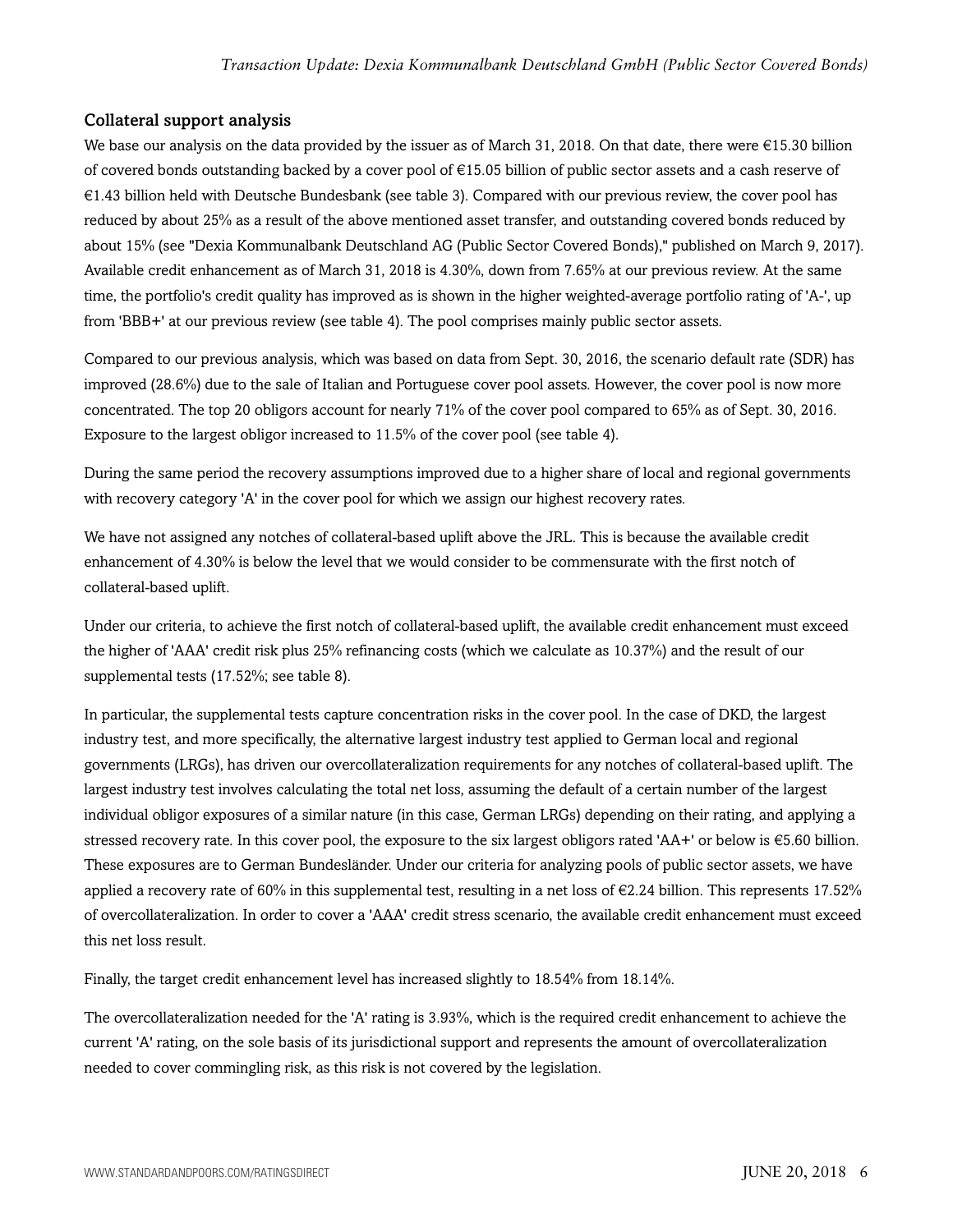#### **Table 3**

| <b>Cover Pool Composition</b> |                    |                              |                      |                              |  |
|-------------------------------|--------------------|------------------------------|----------------------|------------------------------|--|
|                               |                    | March 31, 2018               | Sept. 30, 2016       |                              |  |
| Asset type                    | Value $(\epsilon)$ | Percentage of cover pool (%) | Value $(\epsilon)$   | Percentage of cover pool (%) |  |
| Public-sector assets          | 15,050,789,240     |                              | 91.32 20,061,061,074 | 100                          |  |
| Cash Reserve                  | 1,430,000,000      | 8.68                         |                      | $\Omega$                     |  |
| Total                         | 16,480,789,240     | 100.00                       | 20,061,061,074       | 100                          |  |

#### **Table 4**

#### Key Credit Metrics

|                                                   | As of March. 31, 2018 As of Sept. 30, 2016 |       |
|---------------------------------------------------|--------------------------------------------|-------|
| Weighted-average cover pool asset rating          | $A-$                                       | BBB+  |
| Weighted-average loan asset maturity (years)      | 8.58                                       | 8.75  |
| Largest obligor $(\%$ of the cover pool)          | 11.53                                      | 9.72  |
| 20 largest obligors (% of cover pool)             | 70.88                                      | 64.94 |
| Credit analysis results:                          |                                            |       |
| Scenario default rate (%)                         | 28.55                                      | 29.36 |
| Weighted-average recovery rate (%)                | 82.15                                      | 79.90 |
| Weighted-average time to recovery (years)         | 3.65                                       | 3.44  |
| Largest obligor test result (% of covered bonds)  | 12.11                                      | 13.08 |
| Largest industry test result (% of covered bonds) | 17.52                                      | 14.90 |

#### **Table 5**

#### Asset Distribution By Geography

#### **As of March 31, 2018 As of Sept. 30, 2016**

|          | Percentage of cover pool |       |
|----------|--------------------------|-------|
| Germany  | 74.26                    | 66.04 |
| Italy    | 6.75                     | 10.72 |
| Austria  | 9.11                     | 7.58  |
| Belgium  | 6.91                     | 6.06  |
| Portugal | 1.05                     | 2.32  |
| Other    | 1.93                     | 9.14  |

#### **Table 6**

#### Recovery Assumptions For Cover Pool Assets\* As of March 31, 2018

| Borrower type                                              | Recovery<br>classification*            | 'AAA' recovery<br>rate $(\%)$ | Time to recovery<br>(years) | Percentage of cover pool as<br>of March 31, 2018 |
|------------------------------------------------------------|----------------------------------------|-------------------------------|-----------------------------|--------------------------------------------------|
| German states                                              | Public sector category<br>$\mathsf{A}$ | 90                            |                             | 48.6                                             |
| German municipalities outside<br>Nordrhein-Westfalen (NRW) | Public sector category<br>A            | 90                            |                             | 15.05                                            |
| Austrian state                                             | Public sector category<br>A            | 90                            |                             | 8.67                                             |
| Sovereigns and sovereign-related                           | Sovereign                              | 37                            |                             | 4.83                                             |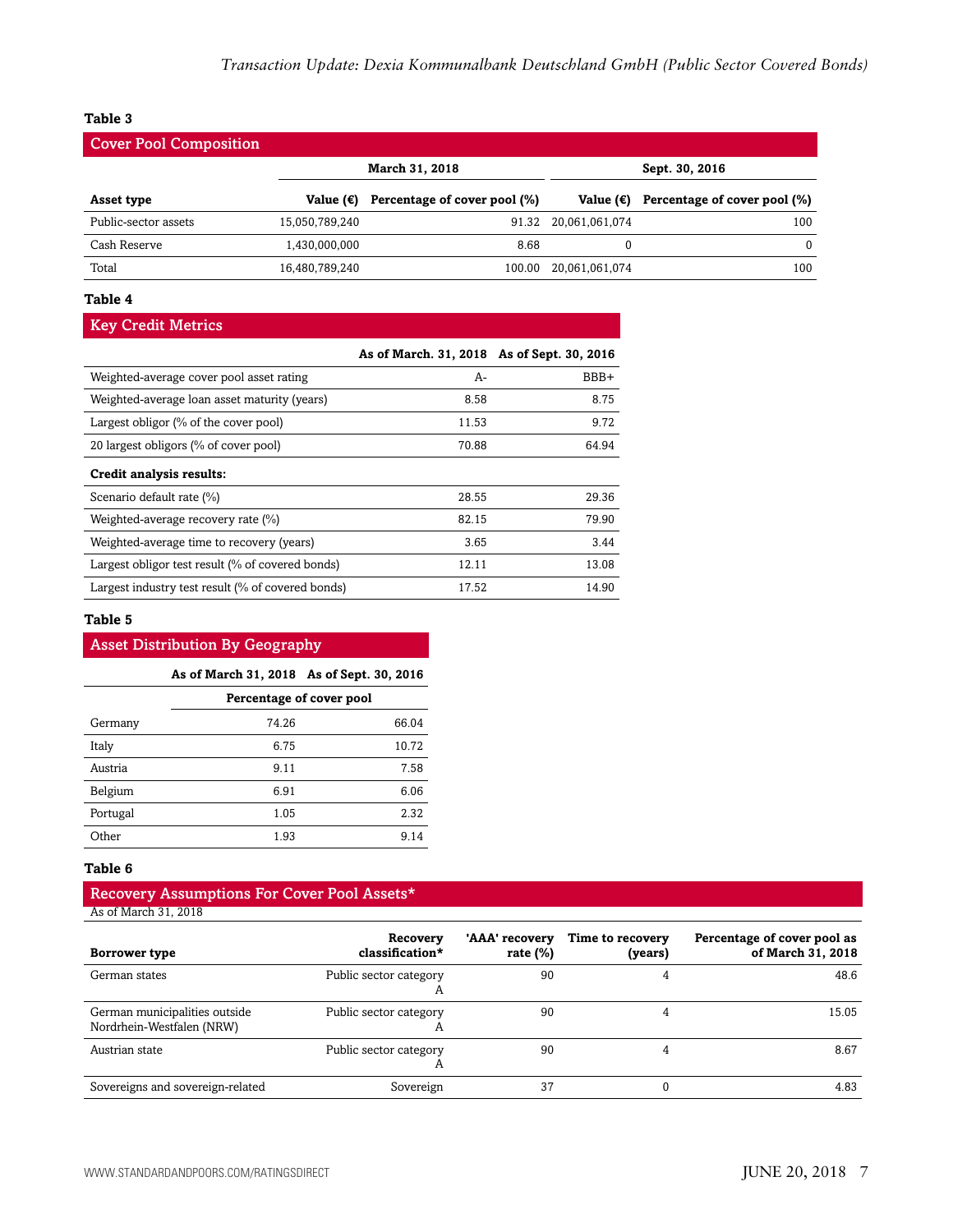#### **Table 6**

#### Recovery Assumptions For Cover Pool Assets\* (cont.) As of March 31, 2018

| Borrower type                | Recovery<br>classification* | 'AAA' recovery<br>rate $(\%)$ | Time to recovery<br>(years) | Percentage of cover pool as<br>of March 31, 2018 |
|------------------------------|-----------------------------|-------------------------------|-----------------------------|--------------------------------------------------|
| German municipalities in NRW | Public sector category<br>В | 75                            | 4                           | 7.41                                             |
| Belgium communities          | Public sector category<br>A | 90                            |                             | 6.91                                             |
| Municipal enterprises        | Public sector category      | 18                            | 0                           | 1.61                                             |
| Other public sector assets   | Various                     | Various                       | Various                     | 6.92                                             |
| Total cover pool assets      |                             |                               |                             | 100                                              |

\*According to our criteria for pools of public sector assets.

#### **Table 7**

#### Asset Distribution By Rating

#### **As of March 31, 2018 As of Sept. 30, 2016**

|             | --Percentage of cover pool-- |     |
|-------------|------------------------------|-----|
| AAA         | 5.24                         | 4   |
| AA          | 58.61                        | 52  |
| Α           | 23.49                        | 23  |
| <b>BBB</b>  | 10.08                        | 14  |
| BB or lower | 2.57                         |     |
| Total       | 100                          | 100 |

#### **Table 8**

#### Collateral Uplift Metrics

|                                                      | As of March 31, 2018 As of Sept. 30, 2016 |          |
|------------------------------------------------------|-------------------------------------------|----------|
| Asset WAM (years)                                    | 8.66                                      | 8.84     |
| Liability WAM (years)                                | 6.60                                      | 6.98     |
| Available credit enhancement (%)                     | 4.30                                      | 7.65     |
| 'AAA' credit risk (%)                                | 10.37                                     | 7.55     |
| 'AAA' credit risk plus 25% refinancing costs (%)     | 12.41                                     | 10.20    |
| 'AAA' credit risk plus 50% refinancing costs (%)     | 14.46                                     | 12.85    |
| 'AAA' credit risk plus 75% refinancing costs (%)     | 16.50                                     | 15.49    |
| Target credit enhancement for maximum uplift (%)     | 18.54                                     | 18.14    |
| Largest industry test (% covered bonds)              | 17.52                                     | 14.90    |
| Potential collateral-based uplift (notches)          | 0                                         | $\Omega$ |
| Adjustment for liquidity (Y/N)                       | N                                         | N        |
| Adjustment for committed overcollateralization (Y/N) | Y                                         | Y        |
| Collateral support uplift (notches)                  | 0                                         | $\Omega$ |

\*Results under previous criteria. WAM--Weighted-average maturity.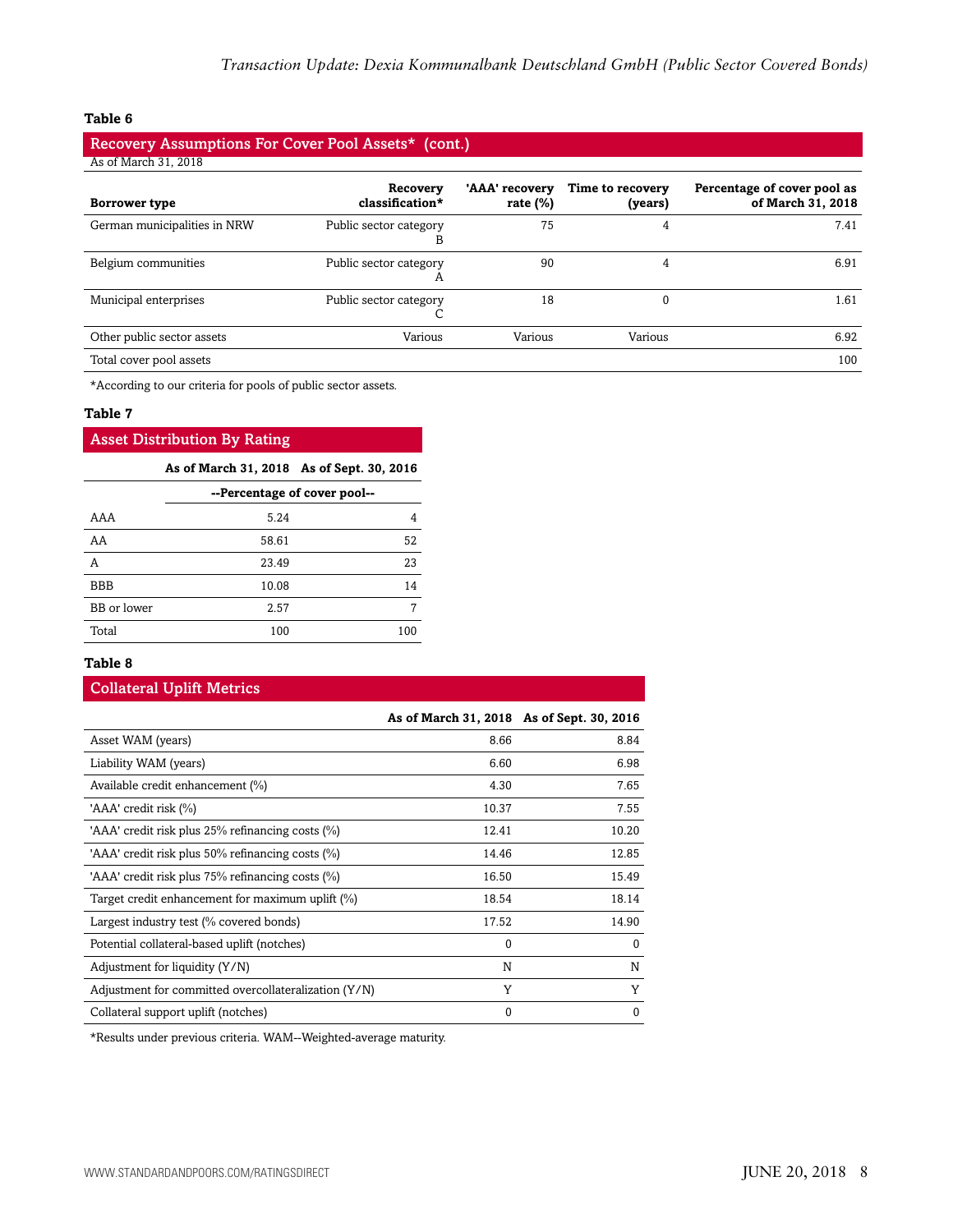#### Counterparty risk

We have identified bank account risk and commingling risk as relevant for the program. While these risks are not structurally mitigated, they do not constrain the ratings as we have taken them into account in our cash flow modeling, or by introducing a cap to the long-term ICR on the German central bank, Bundesbank, one of DKD's account banks.

We analyzed the counterparty risks according to our criteria "Counterparty Risk Framework Methodology And Assumptions," published on June 25, 2013 and "Counterparty Risk In Covered Bonds," published on Dec. 21, 2015).

#### Country risk

The covered bond cover pool includes loans to obligors in multiple jurisdictions. When assigning covered bond ratings for multijurisdictional pools that exceed the ratings on sovereigns we apply our structured finance ratings above the sovereign criteria (see "Ratings Above The Sovereign - Structured Finance: Methodology And Assumptions," published on Aug. 8, 2016). Although the cover pool comprises assets from different jurisdictions, we do not assign any ratings uplift based on the collateral, therefore country risk does not constrain the ratings on the covered bonds.

## <span id="page-8-0"></span>Potential Effects Of Proposed Criteria Changes

Our ratings are based on our applicable criteria, including our "Covered Bonds Criteria," published on Dec. 9, 2014. However, the resolution regime analysis section of these criteria is under review (see "Methodology For Assigning Financial Institution Resolution Counterparty Ratings," published on April 19, 2018 and "Request For Comment: Methodology For Incorporating The Effect Of Resolution Regimes Into Covered Bond Ratings," published on Jan. 31, 2017). As a result of this review, we may amend certain paragraphs of our covered bonds criteria. This change may affect the ratings on the outstanding covered bonds issued under this covered bond program. Until this time, we will continue to rate and surveil these covered bonds using our existing criteria (see "Related Criteria").

## <span id="page-8-1"></span>Related Criteria And Research

#### Related Criteria

- Structured Finance: Asset Isolation And Special-Purpose Entity Methodology March 29, 2017
- Ratings Above The Sovereign Structured Finance: Methodology And Assumptions August 08, 2016
- Counterparty Risk In Covered Bonds December 21, 2015
- Covered Bond Ratings Framework: Methodology And Assumptions June 30, 2015
- Methodology And Assumptions For Assessing Portfolios Of International Public Sector And Other Debt Obligations Backing Covered Bonds And Structured Finance Securities- December 09, 2014
- Covered Bonds Criteria December 09, 2014
- Counterparty Risk Framework Methodology And Assumptions June 25, 2013
- Criteria Structured Finance CDOs: CDOs And Pooled TOBs Backed By U.S. Municipal Debt; Methodology And Assumptions - April 03, 2012
- General Criteria: Methodology: Credit Stability Criteria, May 03, 2010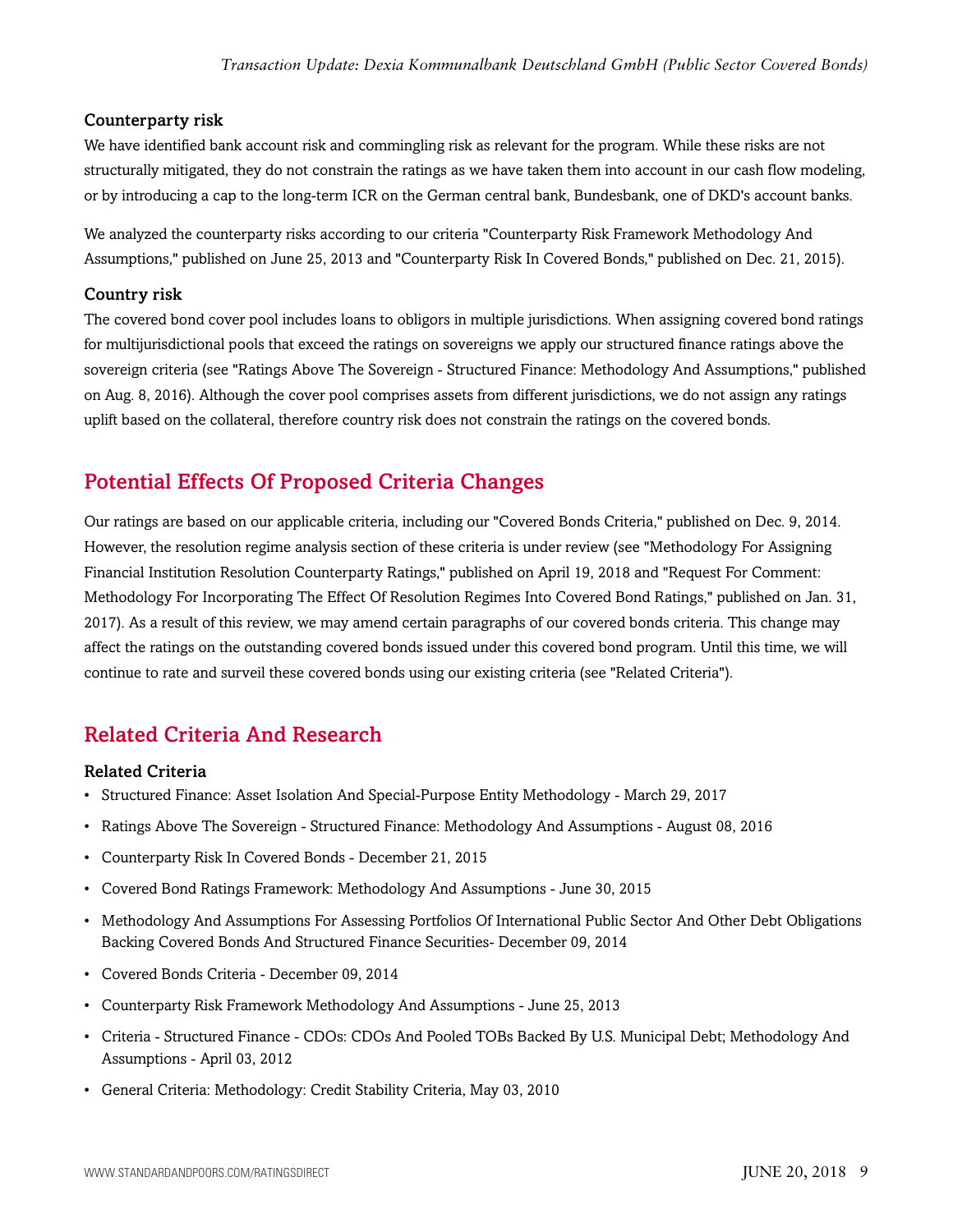• General Criteria: Use Of CreditWatch And Outlooks, Sept. 14, 2009

#### Related Research

- Ratings Affirmed On Dexia Kommunalbank Deutschland's German Public Sector Covered Bonds Following Review; Outlook Stable, June 15, 2018
- Global Covered Bond Characteristics And Rating Summary Q2 2018, June 13, 2018
- Criteria Guidance: Covered Bonds Criteria, May 2, 2018
- Glossary Of Covered Bond Terms, April 27, 2018
- European Economic Snapshots For 2Q Published, April 9, 2018
- EMEA March 2018 Trade And market Volatility Threaten To Overshadow Brexit, March 28, 2018
- Credit FAQ: Are Ratings On German States Moving Up?, March 20, 2018
- Considerable Tax Inflows Will Curtail German, Swiss, And Austrian Local And Regional Government Borrowing In 2018, Feb. 22, 2018
- Assessments for Target Asset Spreads according To Our Covered Bonds Criteria, Nov. 3, 2017
- Assessments For Jurisdictional Support According To Our Covered Bonds Criteria, Nov. 3, 2017
- Germany 'AAA/A-1+' Ratings Affirmed; Outlook Stable, Oct. 27, 2017
- Dexia Credit Local, June 29, 2017
- Dexia Kommunalbank Deutschland AG (Public Sector Covered Bonds), March 9, 2017
- Request For Comment: Methodology For Incorporating The Effect Of Resolution Regimes Into Covered Bond Ratings, Jan. 31, 2017
- Why We Don't Rate Every German State And Municipality 'AAA', Feb. 23, 2016
- Covered Bond Monitor: Technical Note, Aug. 12, 2015